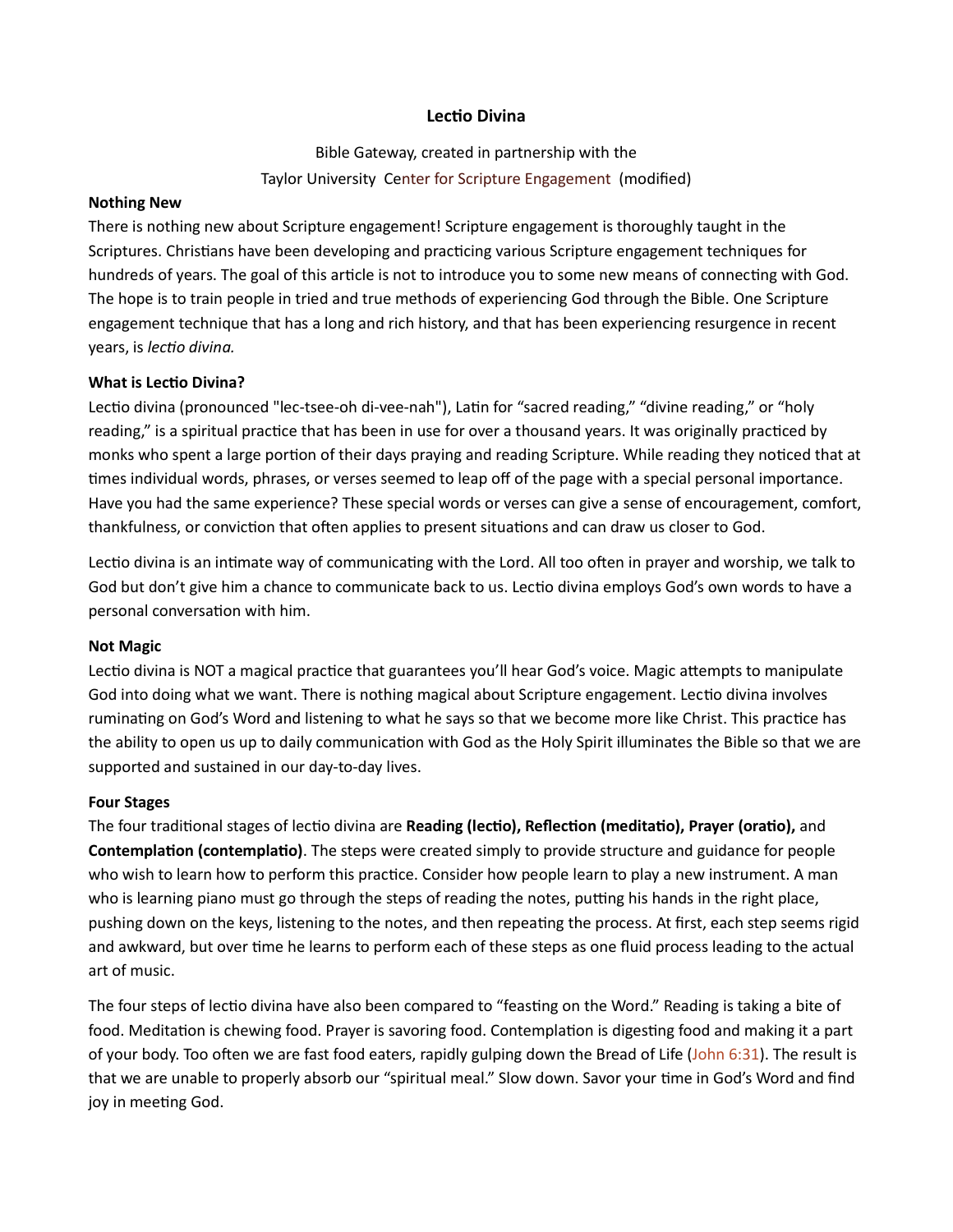#### HOW TO PERFORM LECTIO DIVINA

#### Choosing a Time and Place

One of the most important factors in practicing lectio divina is setting aside the right amount of time in a place where you are able to focus intently. Though usually carried out in 15-60 minutes, the amount of time varies between people and spiritual maturity levels.

The setting in which you perform lectio divina can vary as well. Some people prefer to have background noise or something to focus on such as a cross or a nature scene. It simply needs to be a place where you will not be interrupted and can feel relaxed, focused, and comfortable. Try out multiple places to find what works best.

#### What to Read

Another important factor is choosing a passage of Scripture. Some like to meditate on lengthy passages such as a whole chapter or even an entire book. Others choose to reflect on only a few verses. A smaller portion of Scripture obviously gives you a much more in-depth idea of the passage, which is what lectio divina is all about. But a longer passage can be used for a more general understanding of Scripture as a whole.

What options can you choose from to decide which Scripture to read?

Use a reading plan that prescribes what to read each day (A suggested reading plan is offered each week)

Work methodically through a book of the Bible (this is a helpful method because the reader can keep in mind the author's intended audience and purpose throughout the book)

● Focus on a theme of the Bible (e.g., love, patience, or various attributes of God) that you find using a Keyword Search or in the lectio divina resources at the end of this document.

Lectio divina is best practiced with passages that you have at least some familiarity with. Lectio divina is not intended to introduce you to something new in the Bible; its purpose is to allow you to experience and feed on what you know. There are an infinite number of ways to choose daily Scripture readings. Be creative and use your resources!

#### **Preparation**

Before beginning the lectio divina process, it is very important to get your heart in the right place. Do you have an established way of preparing your heart to listen to God's Word?

A great place to start is to simply sit up straight, rest your hands on your lap, and relax your body and breathing. Enjoy this moment of silence and choose to temporarily forget about all the work, duties, and anxieties the day may hold so that you can focus on the task at hand. Once you feel peaceful and calm, say a brief prayer. Invite the Holy Spirit to come and guide you through your experience. Ask him to make known anything he would like to reveal to you. Plead that the Lord will show you his Truth and will keep away Satan and his lies that try to break you down. Calm your mind and heart in any way that will help prepare you to meet God in the Scriptures.

Reading (Lectio): It is absolutely vital to remember exactly what you are reading. The Bible is a personalized letter written from a Father to his children. This letter is one of love, grace, and compassion; as well as warning of impending danger. Read it the same way you would read a letter from an adoring Father.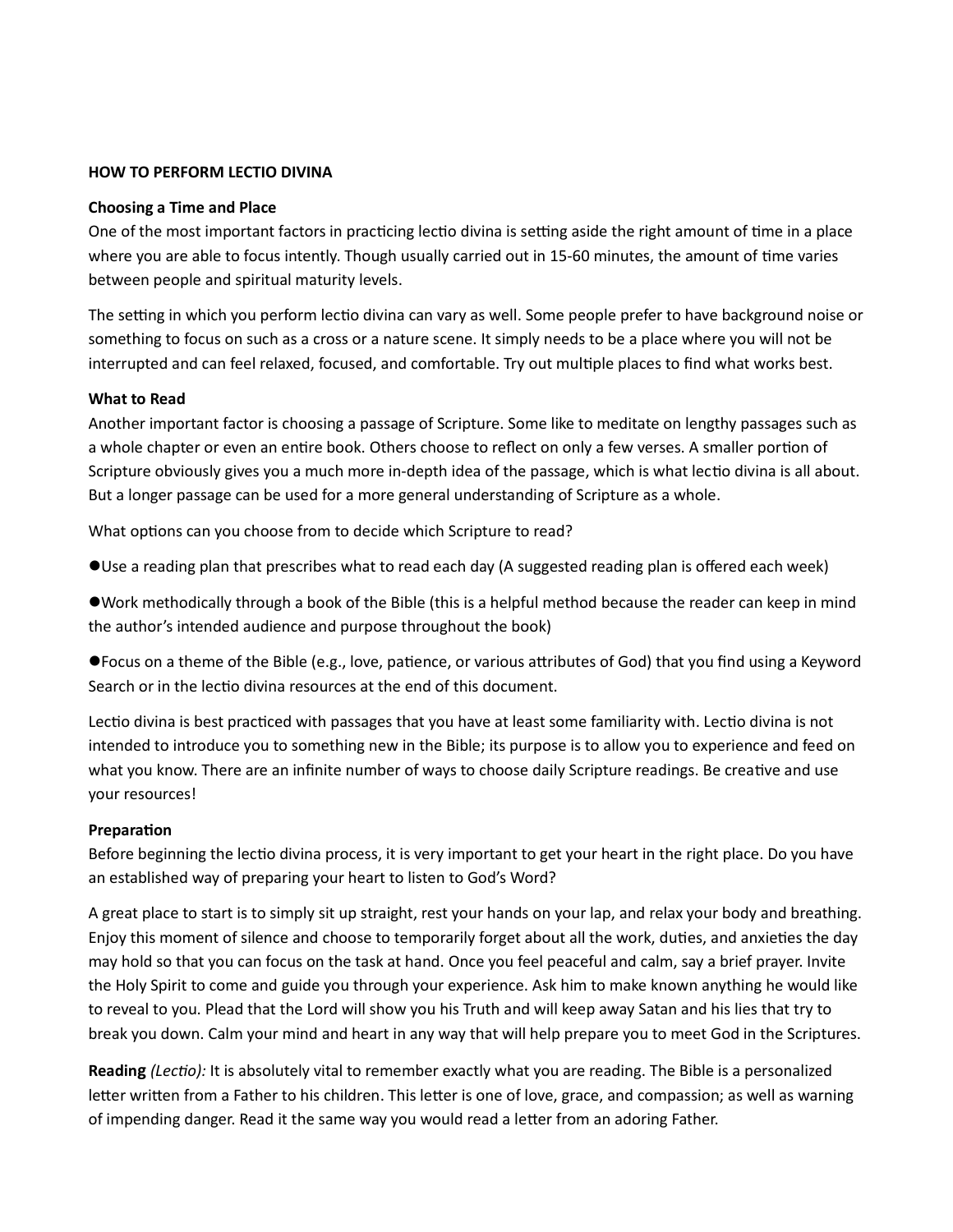Reading is the first and foremost part of lectio divina. First, read through the entire passage very slowly. Take the time to note every specific word. Think about the intentionality of the word ordering. Look for repetition, themes, pictures, and dialogue. Try to picture yourself inside the story. Stay alert for a single word, phrase, verse, metaphor, or message that catches your eye, stirs you, moves you or connects with you emotionally.

Then read through the passage again. Stop at whatever it was that really tugged at your heart and reread that significant piece over and over. Repeat it (some people even say the phrase out loud), lingering over the phrase. Pretend that the original author is speaking it to you and try to imagine the tone of voice he might have used. The goal is not only to see the words with your eyes but to feel them with your heart, mind, and soul.

Reflection (Meditatio): Much of this stage is about using your imagination. God gave us the ability to think deeply for a reason. Use this tool! Think about what the phrase that stood out to you meant to the original audience, and what the author might have been thinking when he wrote it. Picture yourself in the setting and context of the passage. Play out the scenario in your head. Think about the specific part of the passage that spoke directly to you. Focus intently on why the Holy Spirit might have chosen these words to speak to you today. Reflect on how it might apply to your life. Is it relevant to something that you are going through? Does it bring to mind a struggle that you have been dealing with? Do certain people come to mind that God may want you to reach out to or reconcile a relationship with? Is there a strong sense of a movement or change that needs to happen? When you are thinking about a passage in God's presence, ask the Holy Spirit to illuminate that passage so that you can grasp the message in terms of your own life.

Why is meditation so important? Mediation helps us keep our memory active. Don't we tend to forget easily? When we enter into the world of the Bible, it starts to influence us and change us. Meditation is a way to guard against splintering our Bible reading into information that is divorced from our lives.

Have you ever thought that Christians are not supposed to meditate? Biblical meditation (e.g., Genesis 24:63, Joshua 1:8, Psalm 1:2, 48:9, 77:3, 119:15, 143:5) is not the same as Eastern meditation. In Eastern meditation the objective is detachment and an empty mind. In biblical meditation the objective is attachment to God and sustained focus on his Word. Have you ever noticed your mind center on something? You have a thought, often unhelpful, that repeats over and over? In biblical meditation, we are retraining our thoughts to mull over whatever "is noble, whatever is right, whatever is pure, whatever is lovely, whatever is admirable" (Philippians 4:8).

A word of warning is needed here. The purpose of meditation in lectio divina is not to make things up about the Bible. Christianity is a faith rooted in history, and we should be on guard against inventing biblical meanings for ourselves. Lectio divina is not a good tool to understand what a passage means. To understand the meaning of a passage, we must study it inductively following the rules of interpretation (see the article on Scripture Engagement Compared to Bible Study for more details). Instead, biblical meditation is designed to allow a passage to penetrate our understanding with depth. If done wrongly, if we pursue some kind of mystical experience that is not connected to the natural meaning of the text, we turn the Bible into a subjective, individualistic experience for which it was never intended.

Prayer (Oratio): The next step is to take all the thoughts, feelings, actions, fears, convictions, and questions you have meditated on and offer them to the Lord in prayer. Praise God for who he is. If you feel convicted about a poor relationship, simply apologize, request forgiveness, and ask for guidance on restoring the relationship. If you feel thankful for something that God has done for you, then pour out those feelings of thanksgiving. If you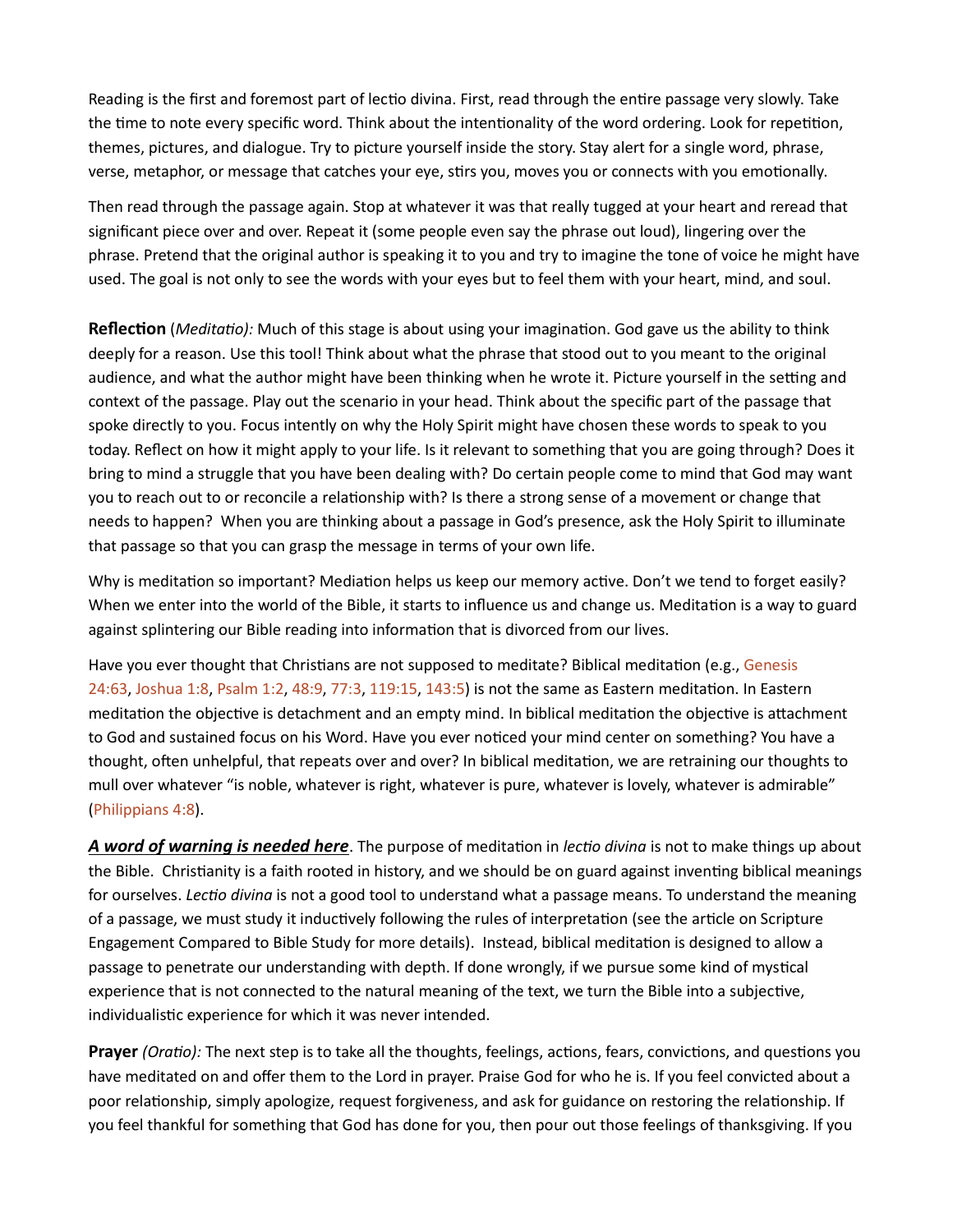feel a specific anxiety about something in your life, present it to the Lord and pray for the guidance and peace to be able to submit to God's will. People often feel like this is one of the most difficult steps of lectio divina, but there is no reason it needs to be hard. Simply talk to God and tell him what you are feeling, just like you would with a good friend or family member. It is so important to ask God to help us in the areas in which we need improvement. We are a community of broken people and cannot do any good on our own. The whole reason Jesus came to earth is to succeed for us where we fall short. God wants to help us, and we are yearning for help; it's a perfect match.

**Contemplation** (Contemplation): This final stage (though frequently overlooked) is one of vital importance. The "task" in this stage is to simply be silent in the presence of God (Psalm 46:10). This is one of the most essential aspects for building a growing relationship with the Lord. Many testify that at the end of a lectio divina session one has a feeling of closeness and intimacy with the Lord. One of the most valuable things that we can do with this feeling is to relax and embrace it. Just "be" with God. We don't need to always be talking at God. In this stage we are to simply sit in the presence of God and feel His tender love and embrace. We are to continue to resist worrying about our cell phones, work, friends, illnesses, and whatever else holds us back from God and sit in the love that is shared between us and Jesus.

Part of contemplation (some people make this a separate stage called *Incarnatio – "living"*) is to commit yourself, with the help of God, to "do" the truth that he has implanted in your heart. It is our submitting to God's Word, our living it out, that God is calling us to (e.g., James 1:22-25, Matthew 7:15-27, Romans 2:12-16). Living out our faith is a following of Jesus that happens naturally as we know Christ and become like him.

At the end of the contemplation stage of a particular portion of Scripture, you will naturally come to a place where you are done. Your choice then is to repeat the process with another passage or phrase from Scripture or simply close off your lectio divina session with a prayer of thanksgiving.

### Final Thoughts

Lectio divina is a process that will take some getting used to. Try not to quit if you aren't fond of it after your first few attempts. Remember that it is much like learning to play the piano. At first each step may seem rigid and awkward, but after some practice and experience you can learn to have life-giving communication with God.

# Lectio Divina Practice Tips

How to get started doing Lectio Divina:

1. Choose a place and time that are quiet and uninterrupted. You will need at least 15 minutes to really get the most out of this practice

2.If you don't know what Bible passage to read, choose a Psalm—a great one to start with is Psalm 23

3. Particularly the first few times through this process, choose a shorter passage, as it will be easier to focus on and draw a main idea from

4.Remind yourself that you are coming to God's Word and that to engage the Bible is to engage God

5.Close your eyes before you start reading and pray for the Holy Spirit to quiet your mind and bless your time in Scripture

6.If you get distracted or tired, don't worry or criticize yourself. Simply bring your mind back to the Bible passage, re-read it, and be grateful for God's Word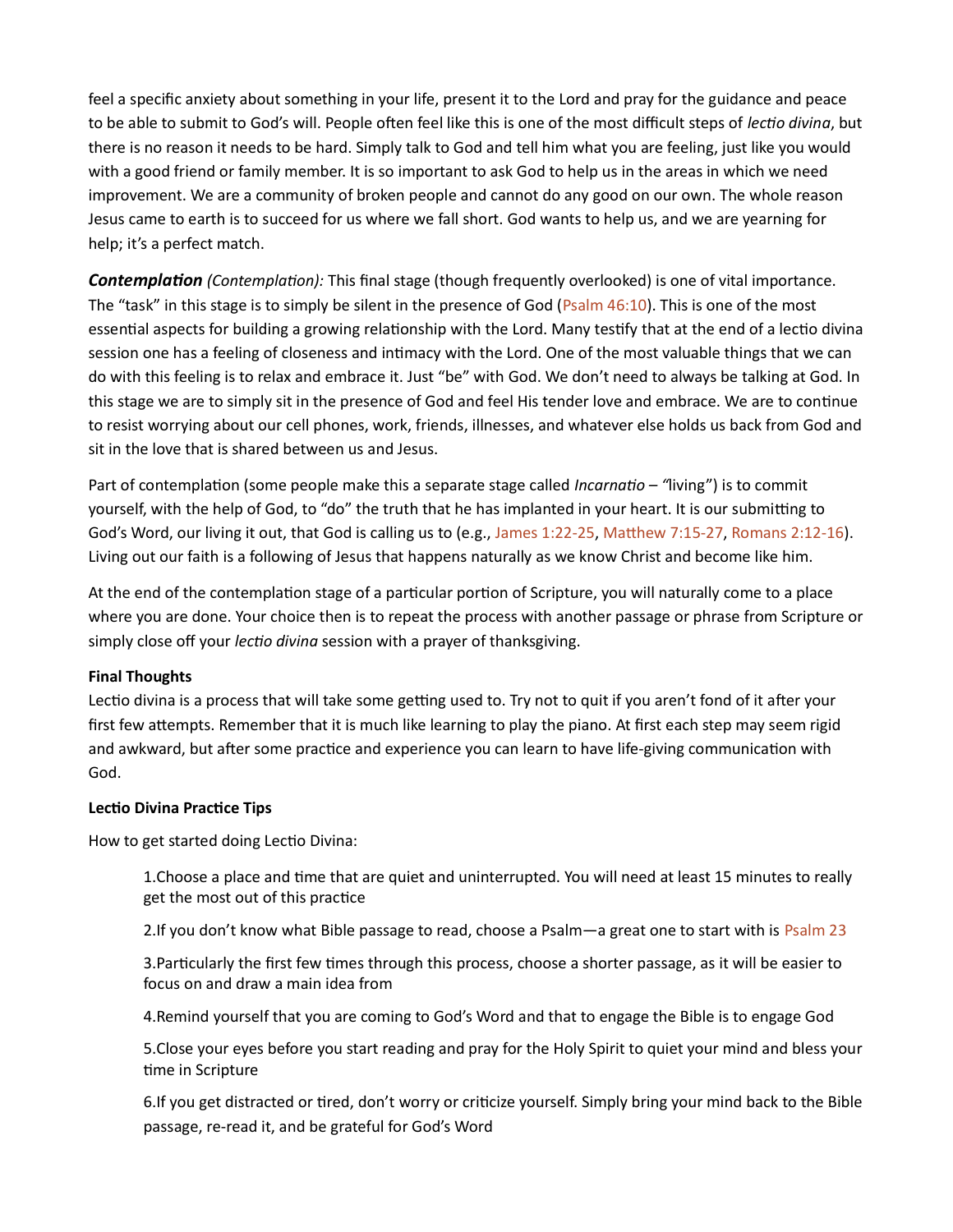### Lectio Divina for Small Groups

### Group Rules

- Confidentiality—everything said in the group stays in the group
- Group members need to be honest when they talk—but are always free

to "pass." There should never be any pressure to share publicly. People will

share as their level of trust increases.

• This is not a discussion group or counseling session and should not become one. The purpose is to meet the Lord and hear him.

# Here is a possible procedure to follow with groups:

Remember, doing the Lectio process on a Scripture passage that group members know already is a better choice. Lectio is not for discovering the meaning of a passage; it is for soaking in God's Word, letting it become a part of our lives.

### Step One - Preparation

• Have someone pray for the group that they would be open and receptive to God.

Be silent in your group for a 1-2 minutes

# Step Two - Reading

Have some read the passage slowly out loud. Have a time of silence for 1-2 minutes.

Have a second person read the passage slowly out loud.

Work your way through the four sections below leaving equal time for each (these questions work best for narrative passages):

Ask God to enable you to enter into the passage with your mind to grasp the facts of the passage: the who, what, where, when, why, and how.

Ask God to enable you to enter into the scene with your own senses: what would you have heard, what would you have tactilely felt, what would you have smelt, what would you have seen?

• Ask God to enable you to enter into the scene with your emotions. Is there one particular character or group of characters with whom God is inviting you to identify? Is God inviting you to enter into the emotions of each person in the passage? What would that person have felt emotionally—happy, sad, confused, angry, joyful, contented, surprised?

• Be silent for a brief period of time.

### Step Three - Reflection

● Have everyone read the passage to themselves for a third time.

Pick out a word, idea, or phrase that strikes you in a personal way; something that might jump out to you perhaps a particular metaphor; you don't have to finish reading the whole passage.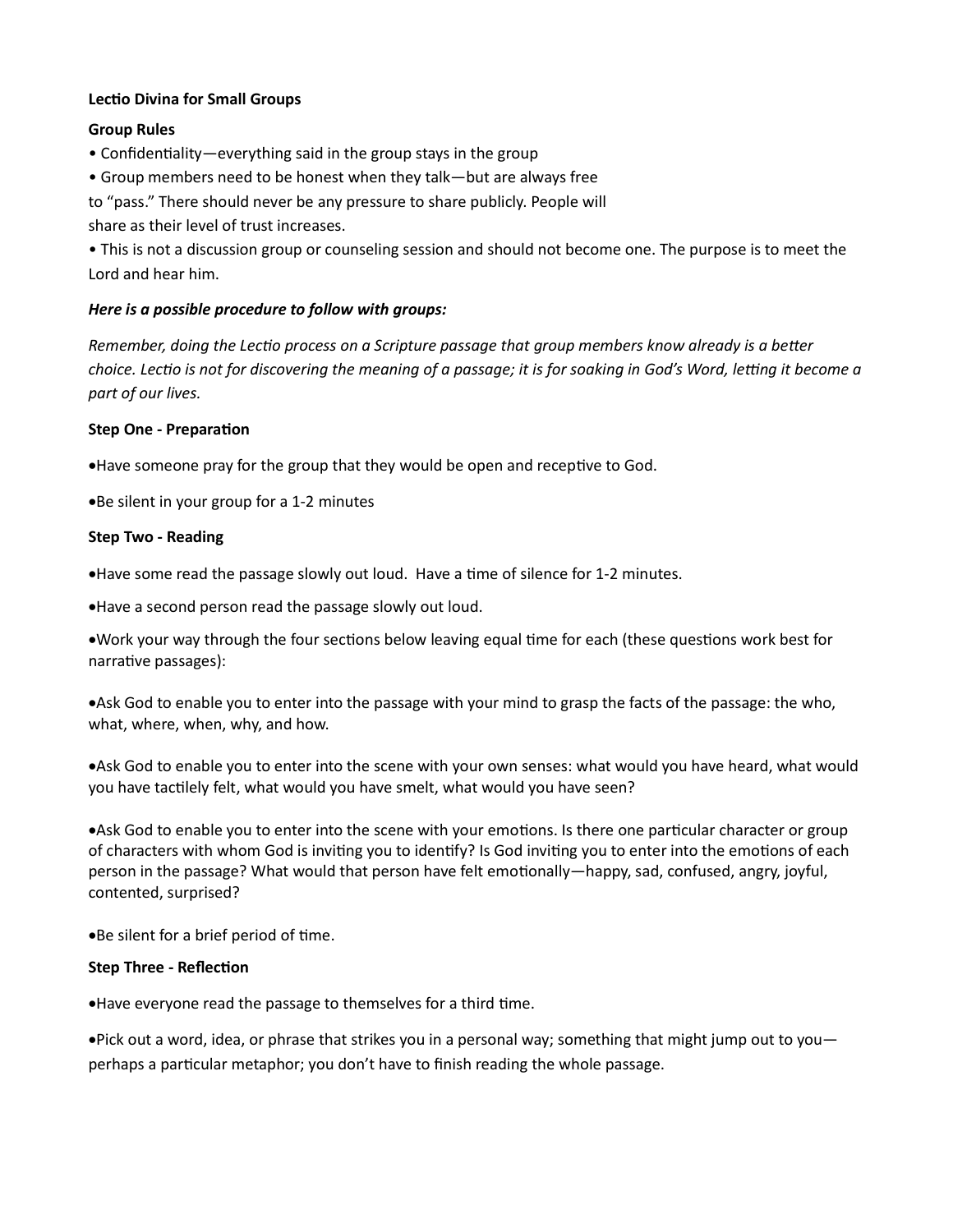Once you've found a word or phrase that catches your eye or moves your heart, slowly repeat it, linger over it, give it your attention. Ask your group members to think about, "Where does the content of this reading touch my life today?"

Be silent for a few minutes for group members to be able to reflect on how the word or phrase connects to their lives.

• Meditation is the discipline we give to keeping the memory active in the act of reading. (things slip out of our minds so quickly)

•Repetition is needed here

But not a mechanical mantra thing

Just keep remembering the phrase

Invite the group members to state out loud to the rest of the group (or to just one other person), in just a few sentences, the connection between the word/phrase and their lives.

• Share briefly the story why you stopped where you did (there is always a story!)

- Do not elaborate too long!
- You can always "pass"

 $\bullet$  (another option is to have each person start their sharing with the words "I hear, I see...")

# Step Four - Prayer

• Now take any thoughts, feelings, actions, fears, convictions, and questions you have meditated on and offer them to the Lord in prayer.

Praise God for who he is.

•If you feel convicted about a poor relationship, simply apologize, request forgiveness, and ask for guidance on restoring the relationship.

If you feel thankful for something that God has done for you, then pour out those feelings of thanksgiving.

If you feel a specific anxiety about something in your life, present it to the Lord and pray for the guidance and peace to be able to submit to God's will.

# Step Five – Contemplation

This final stage (though frequently overlooked) is one of vital importance. The "task" in this stage is to simply be silent in the presence of God (Psalm 46:10). This is one of the most essential aspects for building a growing relationship with the Lord. One of the most valuable things that we can do with this feeling is to relax and embrace it. Just "be" with God. We don't need to always be talking at God.

Step Six – Living

• Part of contemplation is to commit yourself, with the help of God, to "do" the truth that he has implanted in your heart. It is our submitting to God's Word, our living it out, that God is calling us to (e.g., James 1:22-25, Matthew 7:15-27, Romans 2:12-16). Living out our faith is a following of Jesus that happens naturally as we know Christ and become like him.

Have each person pray for their partner or the person to their right that they will be able to respond appropriately to God.